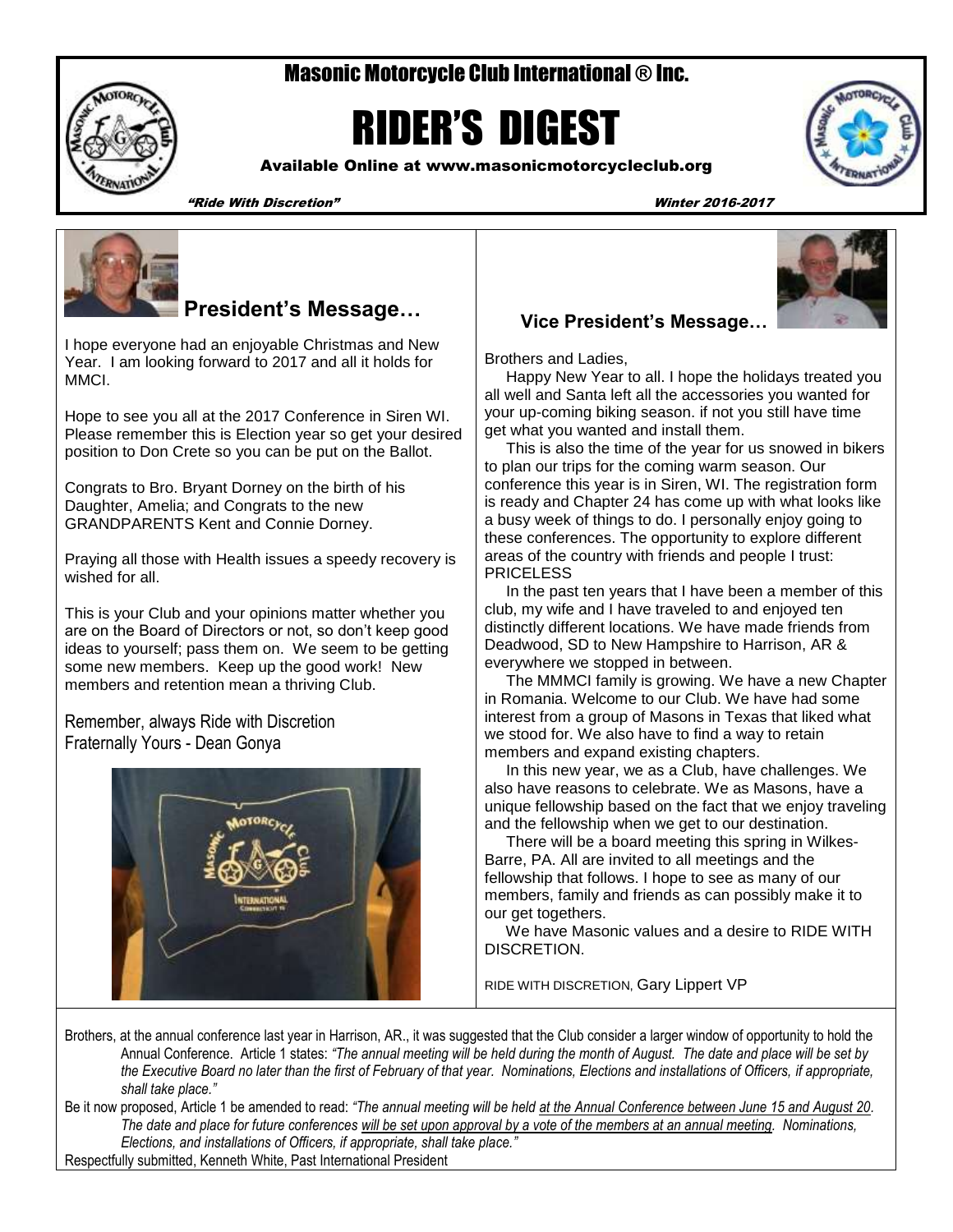## **Executive Board Meeting November 5th , 2016 – Quality Inn, Wilkes Barre, PA**

President Dean Gonya called the meeting to order at 4:00 PM EST. All International Officers were present in person with the exception of Lifetime Trustees Dick Morse, Doug Kelly, and Rich Kovac. Bro. Ken White called in from his tree stand. Chapters attending were: 1, 3, 8, 12, 14, 24, 25, 32, 54, and 55. After the opening prayer and pledge to the flag a motion to approve the minutes of the prior meeting, as published in the Rider's Digest, was moved and approved.

#### **Officers Reports**:

- President He thanked everyone for their attendance this afternoon. Due to issues with the management in Apalachin the Board will be trying this facility in Wilkes Barre for meetings going forward.
- Vice President Gary stated that the 2017 Conference planning was going well, schedule of events was presented. He also provided a report for the 2018 Conference that Bro. Tim Brooks is organizing – it will be held at the Quality Inn, Springfield, OH.
- Treasurer No outstanding bills, with the checkbook balance of \$25,833.38. Based upon the collection at the Conference a check for \$1,500.00 was sent to the family of Kaydon Morse for medical expenses.
- Secretary The Executive Board received a formal request from the Grand Lodge of Romania to authorize Bro. Mihai Carstea of Chapter 8 to form a Chapter in their jurisdiction. Chapter 57, Bucharest, Romania was formed with 8 Brothers. Purchase of a Romanian Flag has been authorized by the Board.
- Trustees Bro. Ken White stated the 2017 conference committee will be donating the proceeds to a local hearing foundation. While he still believes that the Club should have a charity, we need to be careful to not step on the local chapters' charitable efforts. The Conference proceeds should go to a charitable effort and the International Board should consider providing each Conference Committee \$500.00 towards the charity selected for that year – to be brought before the general membership at the annual meeting. A suggestion was brought forth to have the International donation funds earmarked to a Masonic charity, scholarship, or a charity selected by the Board; while adhering to the Club's family values. Bro. Detweiler offered to chair a committee to work up a proposal for the Board – 4 members volunteered for the committee, which will report at the next Executive Board meeting.

#### **Committee Reports**:

- The following committees had no reports at this time: Audit, By-laws, Death Benefit Fund, Grievance, Safety, & Website.
- Membership: Provided during the Secretary's report.
- Nominations: Don Crete (Chair/PP); Ken White, PP; Dick Morse At the Annual Conference several Brothers expressed interest in serving on the Board. Don will reach out to those Brothers in advance of the next Quarterly meeting. Ken White will reach out to Conrad, as he has expressed interest on several occasions.
- Positive Growth & Retention: Provided during the Trustees report.
- Quartermaster: Don Crete, PP a Bro. came up with a source of flags that were produced several years ago. They will be on the website shortly.
- Shiny Side Committee: Connie Dorney (Chair), Kim Crete, Karen Gonya Charlotte VanKirk and Dick Morse keep in prayers, cards are appreciated. Ron Ferraro will be elevated to 33° at the next Northern Jurisdiction Convocation. Bro. Bryant Dorney will be a father on or about November 28th (Grandparents Kent and Connie).

#### **Old Business**

- Timing of the Annual Meeting and Conference what is the interest to move the time frame from Month of August to possibly between June and September? Later half of August and September, along with early June makes it impossible for those who work for school systems to attend. Propose middle of June to the middle of August for future meetings – Ken White to propose a bylaw change to accommodate this proposal.
- Gordy Aune, Jr. When will all chapters on the International web site have a contact attached to the chapter printout on the left-hand side of the web site? The Board determined that when a Chapter submits a request the webmaster to post one, otherwise the International Secretary fields any Chapter specific inquiries and routes them to the Chapter's leadership.
- 2017 Conference Siren, Wisconsin: The sub-committee for the conference is finalizing the Registration form and the tentative schedule of events. The shirt vendor is chosen and the shirt prices are to be released on the Registration Form. The vendor is chosen for the pins and the final steps are being done before they will be processed. The deadline to get the Registration Form on the International web site is to be determined.

#### **New Business**

- Conference 2019 Ch 25 & 54: Warren, PA they have located a potential hotel on route 6. Formal proposal pending for the next quarterly Executive Board meeting.
- How long will the Club be able to keep the Conference at the hotel rates we have been used to in the past? Discussion was that the Conference Committee for each year needs to balance cost against location, quality of the property, and amenities available.
- Connecticut (Chapter 15) would like to create a Chapter patch. Their charter members have T-shirts with a logo on them that we would like to use. Design presented was approved by the Board.
- Next Executive Board Meeting Saturday, April 8th, 2017; Wilkes-Barrie Quality Inn.

#### **Announcements / Good of the Order**

Closing Prayer and Adjournment @ 5:07 PM. Respectfully submitted, Kent Dorney, International Secretary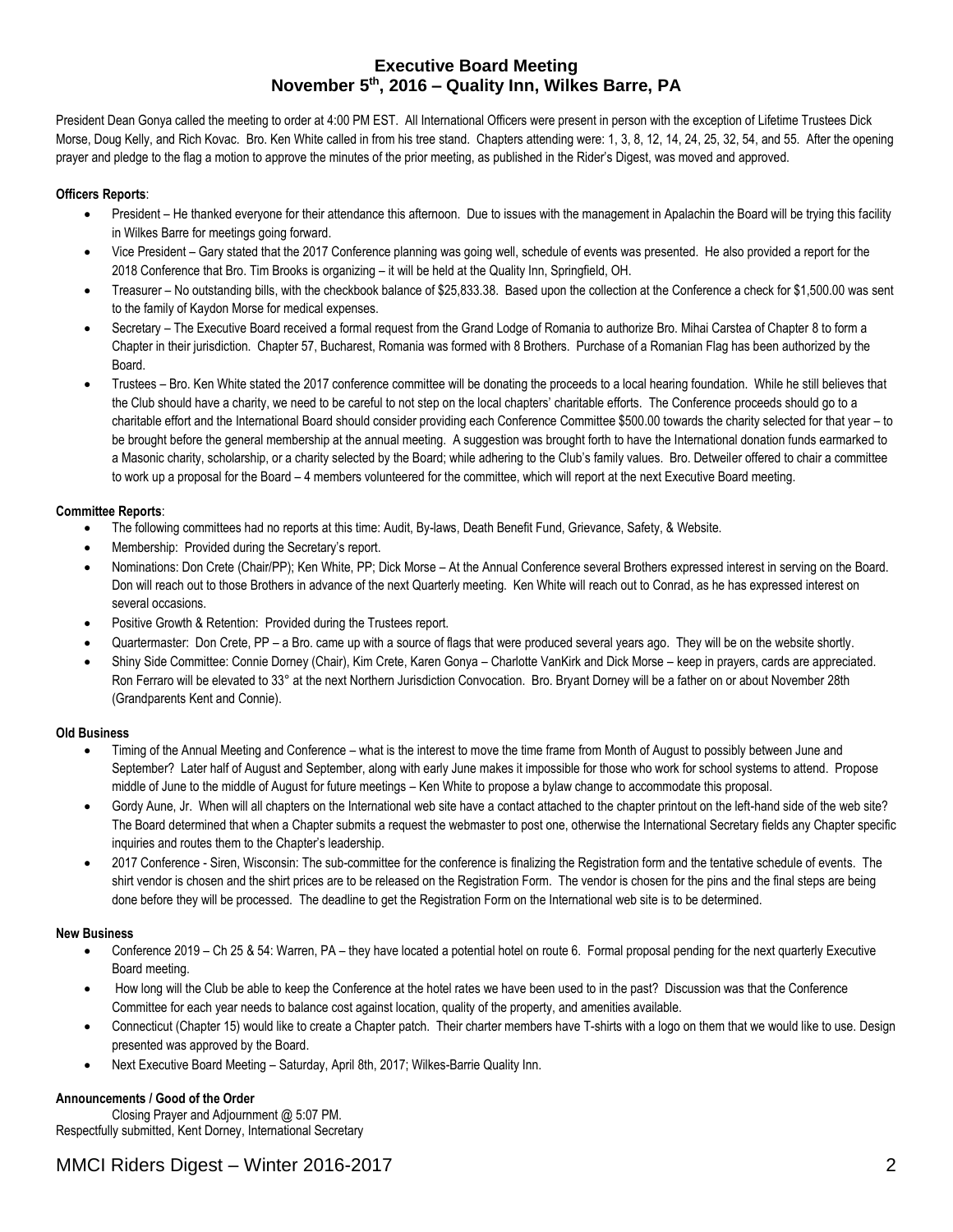### **2017 International Conference in Siren, Wisconsin**

Hello from the Northwood's. We are working away on the schedule of rides and events for our 2017 conference, here are some of the things we are working on. On Monday let's just take it easy we have lined up a massage therapist who will do what is called a seated chair massage along with that pull those tired feet out of the riding boots and sit down with a foot massage therapist. (By the way guys, massage is not just for the ladies) follow that with a bus ride out to one of our local lakes for some pontoon rides and relaxation. On Monday evening, we have a nice campfire area just outside the hospitality room where we can enjoy some fellowship, hot dogs, and smores.

Tuesday, we plan to head over to Hayward to visit the Freshwater Fishing Hall of Fame if it's about fishing they have it there. Hayward has a number of nice shops and restaurants and is only about sixty miles on good two lane roads so it should be a nice ride over and back. That evening we can look forward to an Ice Cream Social and movie night.

Wednesday, we plan a ride to the Duluth Superior area where there are a number of sights to see in and around the cities on the Big Lake and we will have information for you to make a choice on where to go. We are working with a couple of Lodges there to sponsor a meal for us. For those of you who feel like riding up a bit further at least two of our members are leading a ride up to Split Rock Lighthouse which is a beautiful ride along the shore of Lake Superior.

Thursday is our annual meeting and elections followed by lunch with the brothers from Landmark Lodge #244 in Frederic WI. After lunch, we will ride up the Forts Folle Avon to tour a reconstructed fur trading post. It is one of the few posts where the XY and Northwest companies had a joint encampment. Thursday night is our Annual Banquet and Installation of Officers, where good food and fellowship will be in ample supply.

Friday morning, we will have our farewell breakfast and be on our way.

During the conference, we have set up a number of self-directed rides, some of which are short rides to a museum of woodcarving featuring life sized carvings of Bible stories. Enjoy established Train and canoe museums, a ride through a major wildlife and marshland area. There is a dairy about ten miles west of Siren well worth the ride for a nice sandwich in their bistro and some fried cheese curds plus some world champion award winning cheese, it is after all Wisconsin.

If you have the time and inclination a one day fishing license is \$10 you can't turn around up here without seeing a lake or river.

| Monday - July 31st                        |                                   |                                       |
|-------------------------------------------|-----------------------------------|---------------------------------------|
| Registration                              | Daily 8am-10pm; 11am-6pm Thursday | <b>Hospitality Room</b>               |
| Bike Wash (Monday - Thursday)             | All Day                           | Hotel Parking Lot                     |
| Self-Directed Rides (Monday - Thursday)   | All Day                           | Leave Hotel Parking Lot               |
| Pontoon Rides on Clam Lake                | 10AM-5PM                          | Across Hwy 35 from Hotel Parking Lot  |
| Welcome Event/Hot Dogs and Smores         | 7:00 PM                           | Hotel Campfire Site Area              |
| Tuesday - August 1st                      |                                   |                                       |
| Freshwater Fishing Hall of Fame (Hayward) | 9:00AM-3:00PM                     | Leave Hotel Parking Lot               |
| Ice Cream Social and Movie Night          | 6:00PM                            | <b>Hospitality Room</b>               |
| <b>Executive Board Meeting</b>            | 7:00 PM                           | Conference Room on 2nd floor of Hotel |
| Wednesday - August 2nd                    |                                   |                                       |
| Lunch at Superior, WI. Lodge              | 11:00AM-12:00PM                   | Leave Hotel Parking Lot               |
| <b>Explore Duluth Area Attraction</b>     | 12:00PM-5:00PM                    | Leave Masonic Lodge Parking Lot       |
| Ride to Split Rock Lighthouse             | 12:00PM-8:00PM                    | Leave Masonic Lodge Parking Lot       |
| Thursday - August 3rd                     |                                   |                                       |
| <b>MMCI Annual International Meeting</b>  | 9:00AM-11:00AM                    | <b>Hospitality Room</b>               |
| Fredric Lodge for lunch                   | 11:30AM-12:30PM                   | Fredric Lodge Eating Room Area        |
| Fort Folle Avon Tour in Danbury           | 1:00AM-4:00PM                     | Leave Hotel Parking Lot               |
| Open Road Degree                          | 6:30PM                            | Hotel Parking Lot                     |
| Banquet & Installation of Officers/Awards | 7:00PM-9:00PM                     | <b>Hospitality Room</b>               |
| Friday - August 4th                       |                                   |                                       |
| Departure-Custom Buffet Breakfast         | 6:00AM-8:00AM                     | <b>Hospitality Room</b>               |

#### **Tentative Schedule of Events**

We hope to see lots of you there this year while we enjoy our "neck of the woods" - Dave Foote and Gordy Aune Jr.; MMCI#24 Co-Chairs